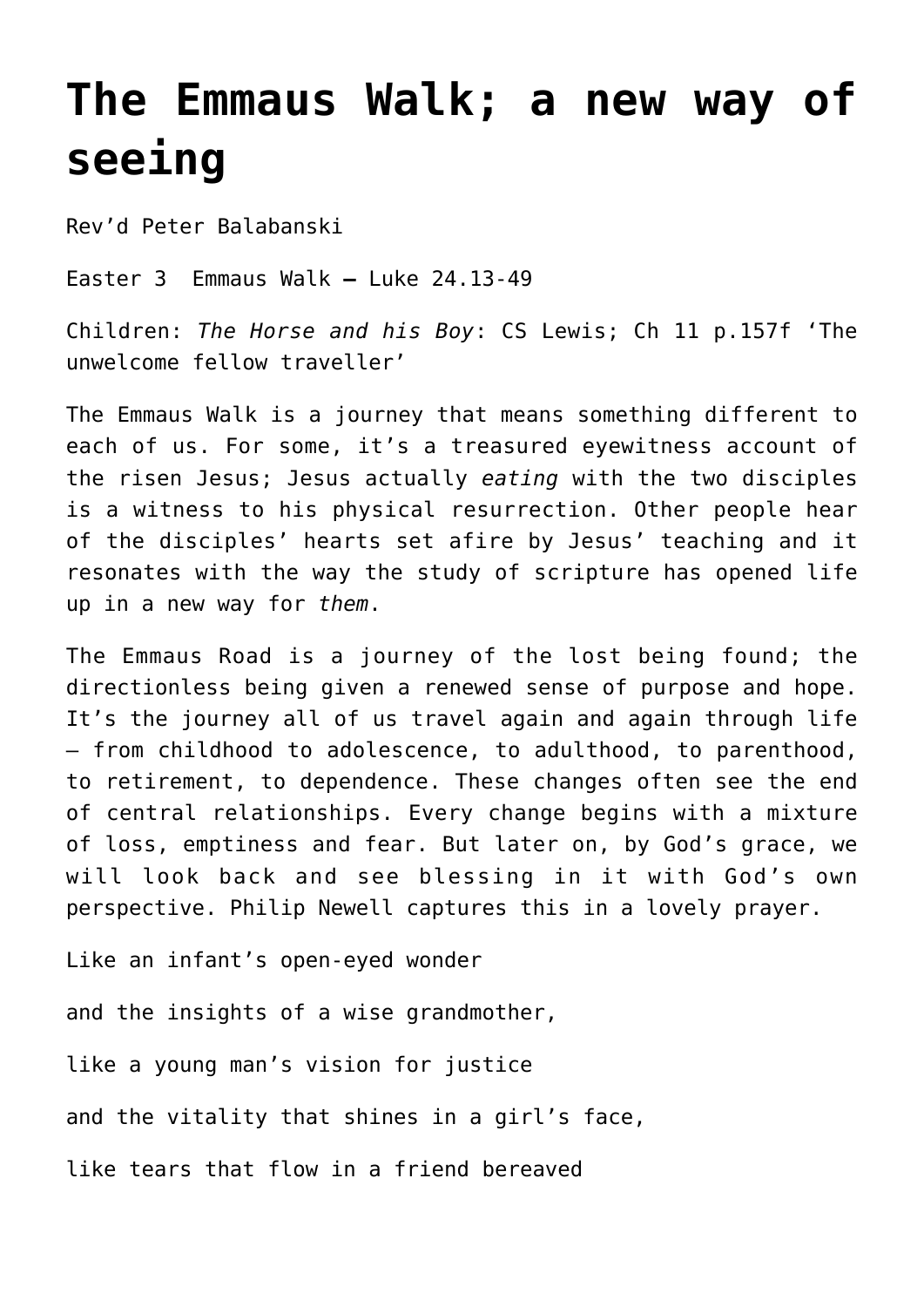and laughter in a lover's eyes,

you have given me ways of seeing, O God,

you have endowed me with sight like your own.

let these be alive in me this day,

let these be alive in me.<br> **J** Philip Newell *Sounds of the Eternal*

The Emmaus Walk begins as the journey of dejection; of farewell to old certainties where hope seems to abandon us. We trudge without purpose; we stumble blindly. But just when the emptiness threatens to swallow us entirely, we are found, we are given ourselves. And then in hindsight we can see that our new self is in clear continuity with everyone we've ever been.

Billions of people around the world today feel like we are caught up in the first stage of the Emmaus Journey. A tiny virus has smashed down all our certainties and priorities. We've been sucked up suddenly into some sort of a vacuum – set adrift on a directionless journey. But today's Gospel reminds us that we will have a companion on this journey – it's someone we might not recognise at first, but this lovely companion will be with us. So let's trust; let's step out together and see where the Emmaus Journey might lead.

The Emmaus story represents the human journey beautifully. Just as we seem to be driven away from all we believe is most real – when it feels like hope and truth have entirely abandoned us – we will be given a new way of seeing which is utterly transformative. Suddenly, we are new-made, and amazingly, that newness seems given to us simply by the way we can now see everything.

It may seem strange that a healthy faith should necessarily involve times in the wilderness, despondent and sad, with cherished certainties torn away. But it does. Sometimes, the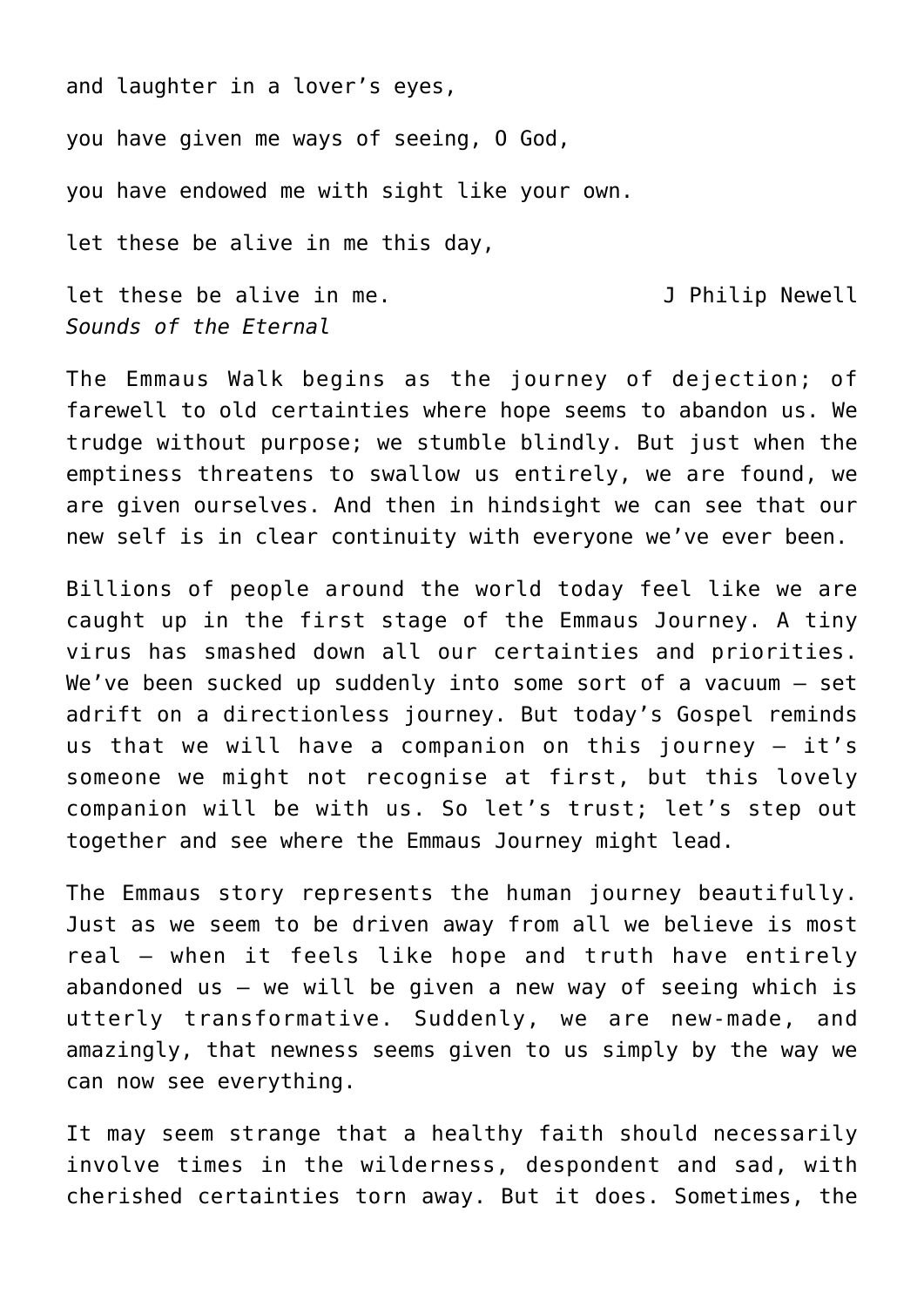old, fading truth we're clinging to can seem impossible to let go – far too precious. But unless we can do it, we cannot be reborn. We'll be like a chrysalis who never becomes a butterfly.

We see this in today's story. What were Cleopas and his friend talking about so sadly? – the greatest hope of their lives; the political redemption of Israel. But it all depended utterly on Jesus living on in the way they thought they knew him. That hope had been dashed. Anywhere they went now was away; away from that lost joyful hope. But Jesus came to  $accompany$  them  $-$  gently to teach them again  $-$  to prise open those wounded hearts and eyes to reveal a deeper hope; a hope so deep in them that they hardly recognised it. But they could feel it. Talking about it later, they said their hearts had been set on fire by his words.

There was nothing inherently bad about their old hopes and dreams. But they couldn't contain the bigger picture that Jesus' death and resurrection opened up. Walking sadly away from Jerusalem was part of their journey – away from their limited vision, and on to where Jesus would meet them and give them what their hearts needed. Then they could go back and give new heart to the others – and now to us. The Emmaus Walk isn't just for personal healing; it's the way God begins the transformation of communities – through you and me.

Another thing; you'd think spiritual renewal / redemption / revelation might only come to those who actively seek it. But what we see here is that this new life comes looking for those who least expect it  $-$  and it comes in a way that is different altogether from what we'd normally imagine possible.

A funny thing is that the exact location of Emmaus isn't known. So Emmaus may be anywhere. Hearts burning and eyes opening aren't confined to just one place, either geographical or spiritual; nor is spirituality confined to one way of doing things. Emmaus comes into view wherever a path has led us into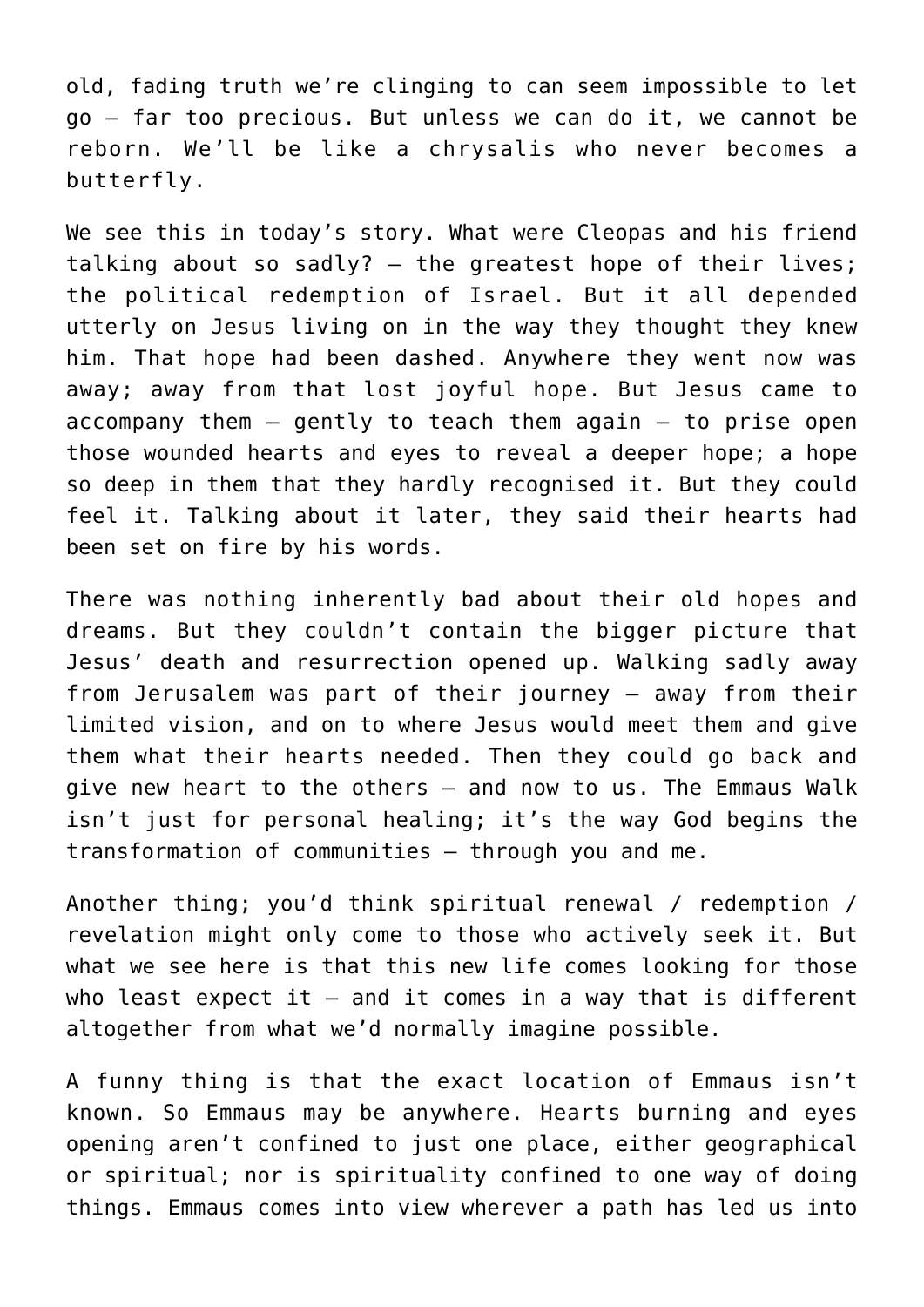communion with God; whenever we recognize that the risen Christ has been among us. That's just like the Holy Spirit; you can never quite catch her, but you can always tell where she's been.

*Three questions for silent meditation, or for discussion.*

Have you had an Emmaus Walk?

Has Jesus come to travel with you when you least expected him to?

Did he tell you something that you should run back and tell us?

You can post your answers now if you like. Post them as a story or a prayer.

*Footsteps in The Sand*

One night I had a dream.

I dreamed I was walking along the beach with the Lord.

Across the sky flashed scenes from my life.

For each scene, I noticed two sets of footprints in the sand:

one belonging to me, and the other to the Lord.

When the last scene of my life flashed before me

I looked back, at the footprints in the sand.

I noticed that many times along the path of my life

there was only one set of footprints.

I also noticed that it happened at the very lowest and saddest times of my life.

This really bothered me and I questioned the Lord about it: